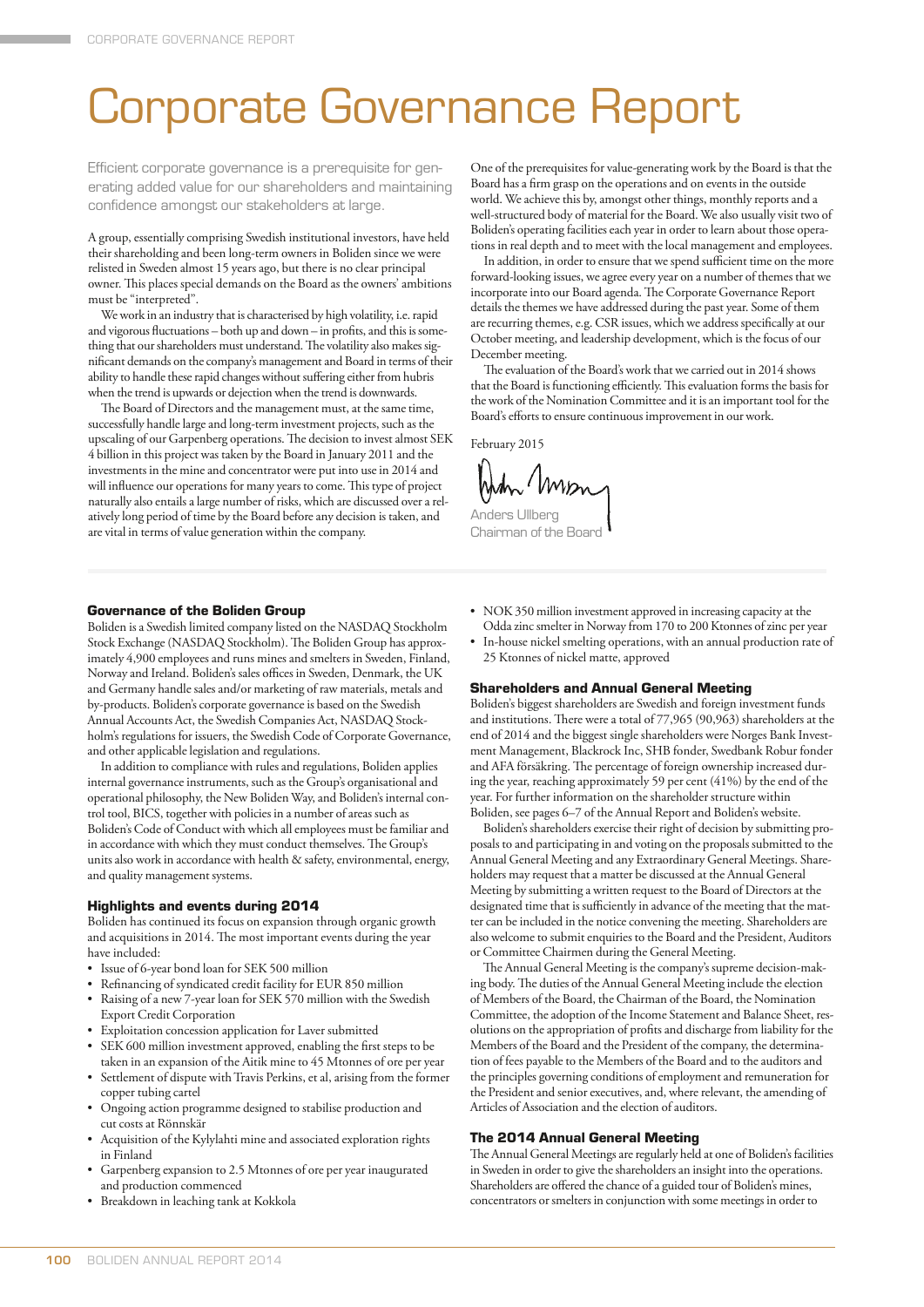deepen their knowledge of the operations and to give them an opportunity to meet with Boliden's employees. The 2014 Annual General Meeting was held on 6th May in Boliden and the theme of the meeting was 90 Years of Knowledge. Attendees were given the opportunity, amongst other things, to learn about the way exploration work was conducted at the beginning of the 20th century and how it is now done, to visit the tellurium plant, and to view exhibitions covering such areas as metallurgical progress.

97,924,442 shares were represented at the meeting by 693 shareholders, either in person or through their proxies. The shares represented comprised approximately 36 per cent of the total number of shares. The meeting was attended by all Members of the Board and members of the Group management, and the auditor in charge.

The Meeting resolved, amongst other things, to re-elect all of the Members of the Board and to re-elect Anders Ullberg as the Chairman of the Board. The Meeting further resolved:

- To pay a dividend of SEK 1.75 per share, totalling SEK 479 million, in accordance with the proposal by the Board of Directors;
- That the following persons shall be appointed as members of the Nomination Committee: Hans Ek (SEB Investment Management), Lars-Erik Forsgårdh, Frank Larsson (Handelsbanken Fonder), Anders Oscarsson (AMF) and Anders Ullberg (Chairman of the Board);
- That Directors' fees payable and fees payable to the Committees shall, in accordance with the proposal by the Nomination Committee, comprise a Director's fee of SEK 1,200,000 to the Chairman of the Board, and of SEK 460,000 to Members who are not Boliden employees, that the fees payable to the Chairman of the Audit Committee and to each of the two members of the Audit Committee shall be SEK 150,000 and SEK 75,000, respectively, and that the fees payable to each of the Remuneration Committee's two members shall be SEK 50,000;
- To re-elect Ernst & Young AB as the company's auditors for the period up to and including the next Annual General Meeting, in accordance with the proposal by the Nomination Committee, and that auditors' fees shall be payable in accordance with the approved invoices received.

The Annual General Meeting also resolved to approve the proposed principles for remuneration to the Group management whereby the remuneration shall comprise a fixed salary, any variable remuneration, other benefits and pensions. The variable remuneration shall be maximised at 60 per cent of the fixed salary for the President and maximised at 50 per cent of the fixed salary for other senior executives and shall be based on results in relation to targets set. The variable remuneration shall not entitle to pensionable income. The

resolutions passed by the 2014 Annual General Meeting are included in the Minutes of the Meeting published on Boliden's website, where the minutes of previous Annual General Meetings are also published.

The 2015 Annual General Meeting will be held on 5th May in Garpenberg.

## **Nomination Committee**

The Nomination Committee represents Boliden's shareholders and is tasked with preparing and presenting proposals for resolutions that Boliden's shareholders vote on at the Annual General Meeting. The proposals relate to, amongst other things, the election of Members of the Board, the Chairman of the Board, fees payable to the Board and its committees, election of and fees payable to the company's auditors, and to the process and the criteria that shall govern the appointment of the members of the Nomination Committee ahead of the next Annual General Meeting.

The focus of the Nomination Committee's work is on ensuring that the company's Board of Directors comprises Members who, collectively, possess the knowledge and experience that corresponds to the standards that Boliden's shareholders require of the company's most senior governing body. The Chairman of the Board accordingly presents the Nomination Committee with the evaluation conducted of the work of the Board and the individual Members during the past year as part of the process of drafting proposals for Board Members. The Company President also presents Boliden's operations and future orientation. The Nomination Committee is also afforded the opportunity to meet the Members of the Board. The Nomination Committee also drafts proposals for the election of auditors. Shareholders can submit proposals to the Nomination Committee in accordance with the instructions presented on Boliden's website.

The Annual General Meeting passes resolutions on the principles governing the appointment and duties of the Nomination Committee. The Nomination Committee shall, in accordance with the Instructions for the Nomination Committee, comprise a minimum of five and a maximum of seven members. Five members shall be elected at the Annual General Meeting, of whom three shall represent the biggest shareholders and one the smaller shareholders, and one of whom shall be the Chairman of the Board. The Nomination Committee may, in order better to reflect the shareholder structure in the event of changes in ownership, offer places on the Committee to other larger shareholders. The Nomination Committee appoints its own Chairman and works in the best interests of all shareholders. The members of the Nomination Committee receive no remuneration for their work.

## **Boliden's Corporate Governance Structure**

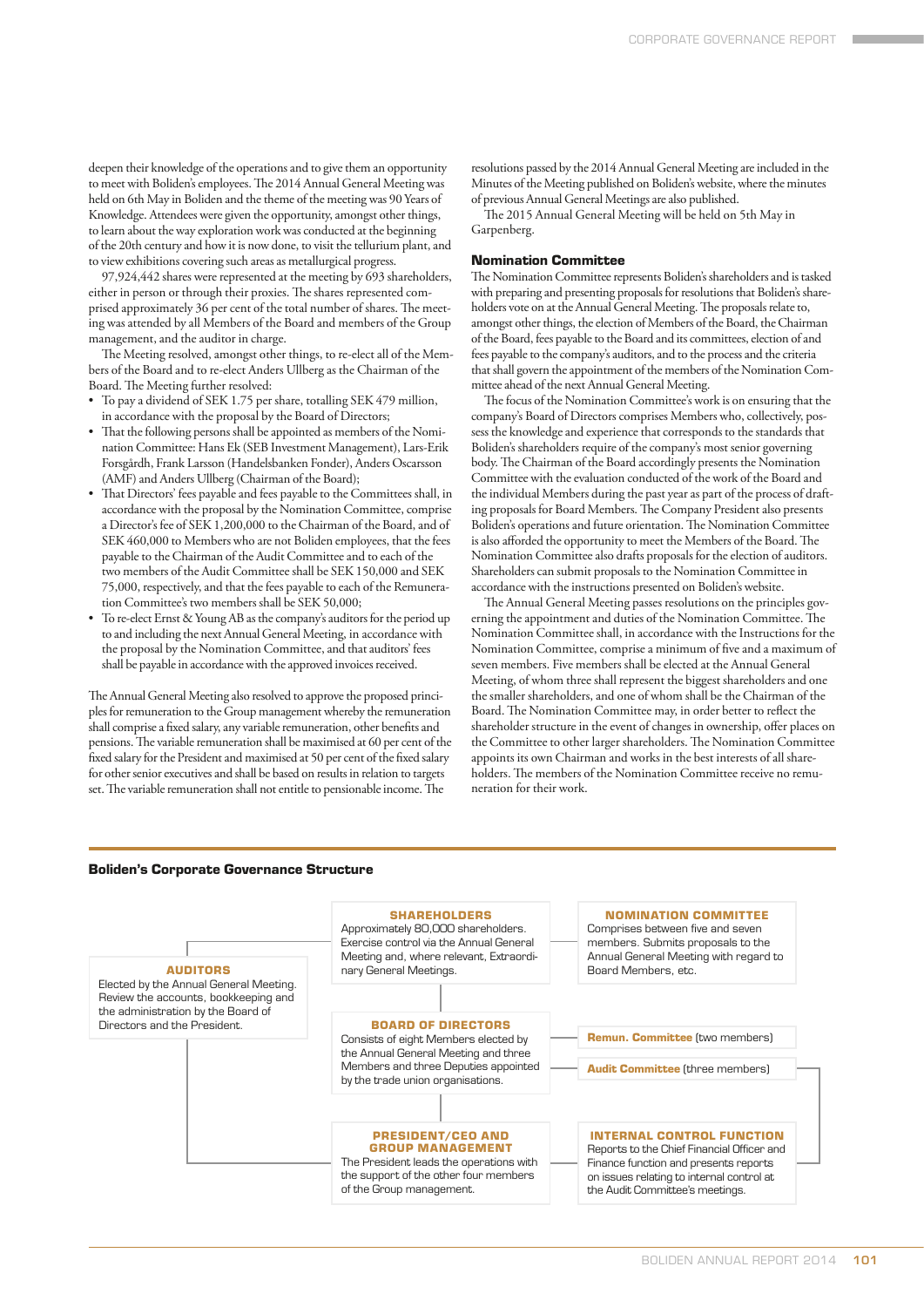#### **The Board of Directors' work cycle, 2014**

**Recurring business:** Sustainability and health & safety issues, operational reviews, investments, cost accounting, theme items.

Year-end Report, Annual Report, Auditors' Report, agenda items for the Annual General Meeting, mineral reserves and mineral resources, deposit development, comparisons between exploration and acquisitions, reclamation, risk management dams, report from auditors, and meetings between the Board and the auditors without the presence of the Group management

Q1 Interim Report, following up on the

Annual General Meeting and Statutory

Q2 Interim Report, Auditors' Report, strategic orientation for Smelters, Rönnskär's environmental permit and deep storage, investments and international trade sanctions

Rönnskär action programme, Aitik 45, iron and steel vs. base metals, refinancing of Q3 Interim Report, acquisition of Kylylahti, strategic orientation for Mines, substitution risks for Boliden's metals, costcutting in purchasing, effects of changes to environmental legislation, operational risks, disputes, follow up on the New Boliden Way, Corporate Responsibility (CR), new nickel strategy and expansion investment at Odda Decision to acquire Kylylahti **JAN FEB MAR APR MAY JUN JUL AUG SEP OCT NOV DEC**

**The work of the Nomination Committee in 2014**

loans and issue of bond loans

Board Meeting

Hans Ek (SEB Investment Management), Lars-Erik Forsgårdh, Frank Larsson (Handelsbanken Fonder), Anders Oscarsson (AMF) and Anders Ullberg (Chairman of the Board) were elected to the Nomination Committee at the 2014 Annual General Meeting. The Nomination Committee has exercised its mandate to invite two new members on to the Committee in order better to reflect Boliden's shareholder structure, namely Anders Algotsson (AFA Försäkring) and Jan Andersson (Swedbank Robur fonder). In November, the Chairman of the Board convened the members of the Committee, at which time, Jan Andersson was appointed Chairman of the Nomination Committee. The current composition of the Nomination Committee is also shown on Boliden's website. The Nomination Committee has met a total of three times impending the 2015 Annual General Meeting and has also had telephone contacts with and held meetings with both the Members of the Board and the President. These contacts afford the Nomination Committee an excellent opportunity to form an opinion of the way in which the Chairman of the Board and the individual Members of the Board view the work of the Board, of the executive management, and of the way in which they view Boliden's operations and the challenges faced by the company in the next few years.

The Nomination Committee endeavours to ensure an even gender distribution amongst the Board Members and the Nomination Committee also prioritises, in parallel with its efforts to achieve this goal, to ensure a multifaceted and broad composition that covers relevant areas with regard to expertise, experience and background. Boliden's operations, developmental phase and future orientation are important criteria in evaluating skill requirements and analyses aimed at determining the optimum composition of the Board.

One of the main issues addressed by the Nomination Committee in 2014, in addition to the above-mentioned duties such as the evaluation of the composition of the Board and proposals for the impending Annual General Meeting, has been the procurement of a new auditor for Boliden.

The Nomination Committee's proposals for submission to the 2015 Annual General Meeting will be published in the impending notice convening the Annual General Meeting and on Boliden's website.

#### **The Board of Directors**

The Board of Directors is appointed by Boliden's owners to bear ultimate responsibility for the company's organisation and the management of the company's affairs in the best interests of both Boliden and the shareholders. This shall be done in a sustainable way that entails carefully balanced risk-taking, in order to ensure that the company's long-term developmental trend is a positive one.

Boliden's Board of Directors shall, under the provisions of the Articles of Association, comprise a minimum of three and a maximum of ten Members, without Deputy Members, elected by the Annual General Meeting. The company's employees have a statutory entitlement to appoint three Members and three Deputy Members to the Board. The Board of Directors, which is elected for one year at a time, has comprised eight Members elected by the Annual General Meeting and three Members appointed by the trade union organisations since the 2014 Annual General Meeting. The Board Meetings are attended both by the ordinary Members and by the union's three Deputy Members. The General Counsel Group Legal Affairs is the Board's Secretary. Boliden's Chief Financial Officer (CFO) also usually attends the Meetings on behalf of the Group management. Other members of the Group management and other executives also attend and present reports on individual issues as required.

Strategy, budget and business plan, leadership development, managerial evaluation, ongoing replacement and capacity enhancing

investments

The Board Members elected by the Annual General Meeting are all to be regarded as independent in relation to major shareholders and all, with the exception of the President, are to be regarded as independent in relation to the company and the Group management. The Board consequently complies with the requirements of the Code with regard to independent Members. The Members of the Board are presented on pages 104–105 and on Boliden's website.

The Board sets the company's financial goals and strategy, appoints and evaluates the President and CEO, and ensures that efficient systems are put in place for following up on and monitoring operations, that the company complies with statutory and regulatory requirements, and that information is published in a correct and transparent manner. The Board adopts a Formal Work Plan every year at the Statutory Board Meeting, held after the Annual General Meeting. The Formal Work Plan regulates the work and responsibilities of the Board in greater detail, together with the special duties with which the Chairman of the Board is tasked.

The Chairman of the Board guides the work of the Board and the Members and establishes an open and constructive dialogue. The Chairman's duties also include monitoring and evaluating the expertise and work of the Board Members and the contribution they make to the Board as a whole. Another important component of the Chairman's work – particularly in Boliden where there is no clear principal shareholder – is monitoring the operations through an ongoing dialogue with the President. The Chairman of the Board acts as a discussion party and source of support for the President and ensures implementation of and compliance with the Board's decisions, instructions and directives. Prior to every Board Meeting, the Chairman and the President review the issues to be discussed at the meeting. The supporting documents for the Board's discussion of the